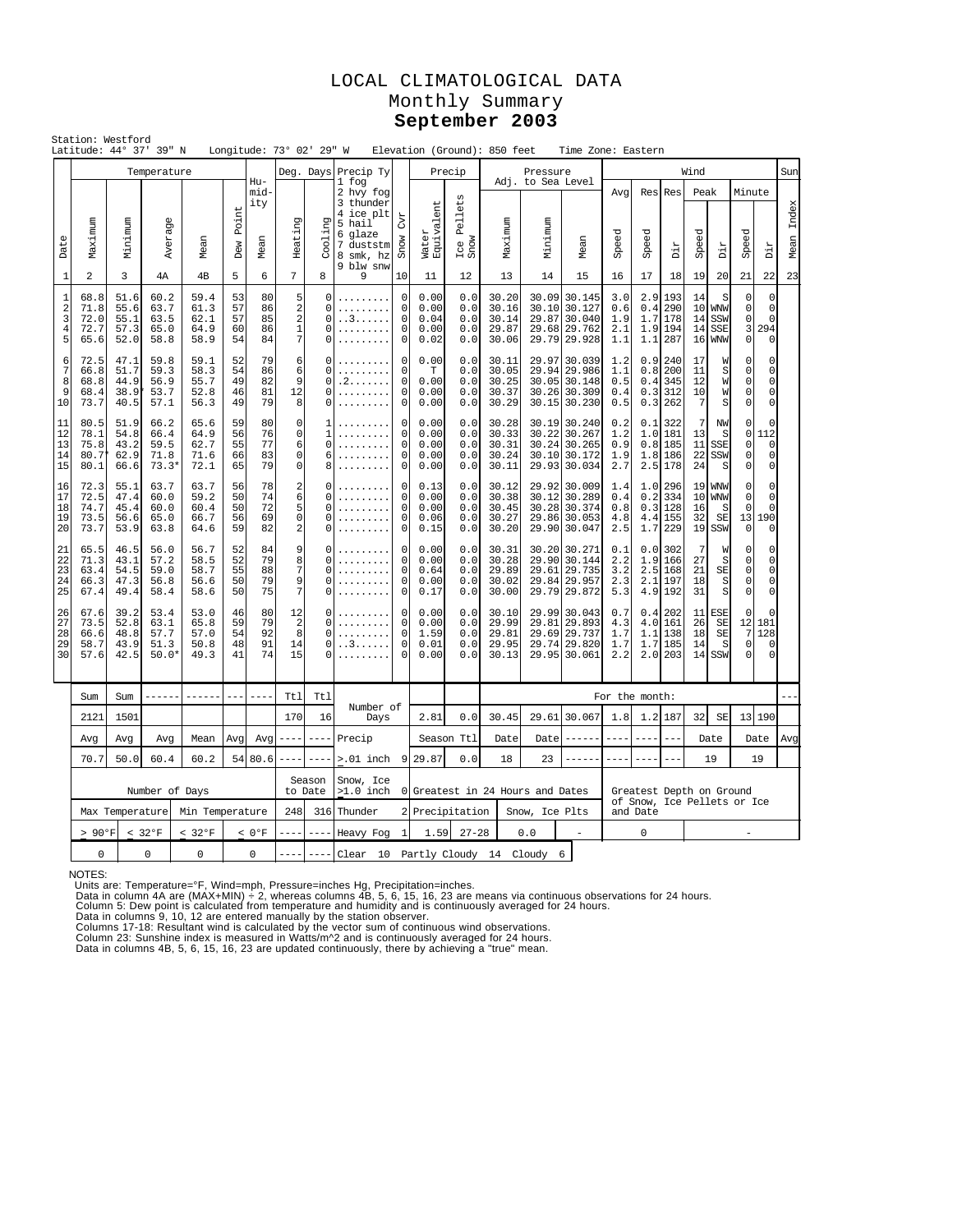# OBSERVATIONS AT 3-HOUR INTERVALS

|                                              |                                                                                                                                                                                                                                                                                                                                                                                                                                                                                                                          |                                                                      |                                                              |                                              |                                              |                                        |                                                                                |                                                                                                                           |                                                                                    |          |                                                                      | <u>September</u>                                              |                                              |                                              |                                                                                        |                                                                       |                                                                                                   |                                                                          |          | 2003: Westford                                                       |                                                               |                                              |                                              |                                                                |                                        |                                                                                                            |                                                                                                    |
|----------------------------------------------|--------------------------------------------------------------------------------------------------------------------------------------------------------------------------------------------------------------------------------------------------------------------------------------------------------------------------------------------------------------------------------------------------------------------------------------------------------------------------------------------------------------------------|----------------------------------------------------------------------|--------------------------------------------------------------|----------------------------------------------|----------------------------------------------|----------------------------------------|--------------------------------------------------------------------------------|---------------------------------------------------------------------------------------------------------------------------|------------------------------------------------------------------------------------|----------|----------------------------------------------------------------------|---------------------------------------------------------------|----------------------------------------------|----------------------------------------------|----------------------------------------------------------------------------------------|-----------------------------------------------------------------------|---------------------------------------------------------------------------------------------------|--------------------------------------------------------------------------|----------|----------------------------------------------------------------------|---------------------------------------------------------------|----------------------------------------------|----------------------------------------------|----------------------------------------------------------------|----------------------------------------|------------------------------------------------------------------------------------------------------------|----------------------------------------------------------------------------------------------------|
|                                              |                                                                                                                                                                                                                                                                                                                                                                                                                                                                                                                          |                                                                      |                                                              |                                              |                                              |                                        |                                                                                | Wind                                                                                                                      |                                                                                    |          |                                                                      |                                                               |                                              |                                              |                                                                                        |                                                                       | Wind                                                                                              |                                                                          |          |                                                                      |                                                               |                                              |                                              |                                                                |                                        | Wind                                                                                                       |                                                                                                    |
| Hour                                         | Sunshine                                                                                                                                                                                                                                                                                                                                                                                                                                                                                                                 | Pressure                                                             | Rainfall<br>rate                                             | Temperature                                  | Point<br>Dew                                 | Humidity                               | Direction                                                                      | Speed                                                                                                                     | Gust                                                                               | Sunshine | Pressure                                                             | Rainfall<br>rate                                              | Temperature                                  | Point<br>Dew                                 | Humidity                                                                               | Direction                                                             | Speed                                                                                             | Gust                                                                     | Sunshine | Pressure                                                             | Rainfall<br>rate                                              | Temperature                                  | Dew Point                                    | Humidity                                                       | Direction                              | Speed                                                                                                      | Gust                                                                                               |
|                                              |                                                                                                                                                                                                                                                                                                                                                                                                                                                                                                                          |                                                                      |                                                              | SEP 01                                       |                                              |                                        |                                                                                |                                                                                                                           |                                                                                    |          |                                                                      |                                                               | SEP 02                                       |                                              |                                                                                        |                                                                       |                                                                                                   |                                                                          |          |                                                                      |                                                               | SEP 03                                       |                                              |                                                                |                                        |                                                                                                            |                                                                                                    |
| 01<br>04<br>07<br>10<br>13<br>16<br>19<br>22 |                                                                                                                                                                                                                                                                                                                                                                                                                                                                                                                          | 30.20<br>30.17<br>30.18<br>30.18<br>30.14<br>30.10<br>30.10<br>30.13 | 0.00<br>0.00<br>0.00<br>0.00<br>0.00<br>0.00<br>0.00<br>0.00 | 52<br>54<br>54<br>60<br>66<br>67<br>61<br>59 | 48<br>49<br>49<br>53<br>56<br>56<br>57<br>56 | 84<br>82<br>78<br>71<br>67<br>85<br>89 | 86 18<br>20<br>20<br>18<br>18<br>24<br>18<br>20                                | ב מ 4 ה מ מ מ מ מ                                                                                                         | $\begin{array}{c} 3 \\ 6 \end{array}$<br>10<br>11<br>12<br>10<br>$\frac{3}{7}$     |          | 30.11<br>30.11<br>30.13<br>30.16<br>30.13<br>30.11<br>30.12<br>30.14 | 0.00<br>0.00<br>0.00<br>0.00<br>0.00<br>0.00<br>0.00<br>0.00  | 58<br>57<br>56<br>62<br>68<br>71<br>65<br>57 | 54<br>55<br>55<br>58<br>60<br>61<br>57<br>56 | 89 18<br>96<br>96<br>87<br>75<br>70<br>75<br>98                                        | 00<br>00<br>00<br>27<br>29<br>00<br>20                                | 1<br>$\mathsf{O}\xspace$<br>$\mathsf 0$<br>$\mathsf 0$<br>$_0^2$<br>0<br>0                        | 4<br>$\mathsf{O}\xspace$<br>0<br>0<br>7<br>2<br>$\mathsf 0$<br>2         |          | 30.14<br>30.12<br>30.13<br>30.11<br>30.04<br>29.97<br>29.95<br>29.92 | 0.00<br>0.00<br>0.00<br>0.00<br>0.00<br>0.00<br>0.00<br>0.00  | 57<br>58<br>55<br>65<br>70<br>68<br>61<br>60 | 54<br>55<br>53<br>58<br>60<br>59<br>59<br>58 | 90 20<br>89<br>94<br>77<br>69<br>72<br>93 18<br>96             | 18<br>20<br>18<br>13<br>18<br>20       | 0 2 0 3 4 2 1 1 1                                                                                          | $\begin{array}{c} 1 \\ 5 \\ 1 \end{array}$<br>10<br>$\begin{array}{c}\n11 \\ 10 \\ 5\n\end{array}$ |
|                                              |                                                                                                                                                                                                                                                                                                                                                                                                                                                                                                                          |                                                                      |                                                              | SEP 04                                       |                                              |                                        |                                                                                |                                                                                                                           |                                                                                    |          |                                                                      |                                                               | SEP 05                                       |                                              |                                                                                        |                                                                       |                                                                                                   |                                                                          |          |                                                                      |                                                               | SEP 06                                       |                                              |                                                                |                                        |                                                                                                            |                                                                                                    |
| 01<br>04<br>07<br>10<br>13<br>16<br>19<br>22 |                                                                                                                                                                                                                                                                                                                                                                                                                                                                                                                          | 29.86<br>29.80<br>29.78<br>29.76<br>29.72<br>29.69<br>29.73<br>29.77 | 0.00<br>0.00<br>0.00<br>0.00<br>0.00<br>0.00<br>0.00<br>0.00 | 61<br>60<br>61<br>67<br>73<br>71<br>71<br>60 | 59<br>58<br>58<br>62<br>65<br>64<br>63<br>55 | 93<br>92<br>86<br>78<br>79<br>76<br>85 | 94 20<br>$\begin{array}{c} 20 \\ 20 \end{array}$<br>18<br>20<br>22<br>29<br>18 | $\begin{smallmatrix} 3\\1\\1 \end{smallmatrix}$<br>$\overline{4}$<br>$\overline{4}$<br>5<br>$\overline{1}$<br>$\mathbf 0$ | 10<br>6<br>5<br>9<br>11<br>9<br>5<br>$\overline{1}$                                |          | 29.80<br>29.82<br>29.89<br>29.94<br>29.96<br>29.96<br>29.99<br>30.04 | 0.00<br>0.00<br>0.00<br>0.00<br>0.00<br>0.00<br>0.00<br>0.00  | 61<br>58<br>53<br>61<br>60<br>64<br>60<br>55 | 54<br>53<br>53<br>55<br>58<br>55<br>56<br>52 | 78 29<br>84<br>97<br>81<br>91<br>71<br>86<br>90                                        | $\begin{array}{c} 29 \\ 00 \end{array}$<br>27<br>29<br>29<br>00<br>00 | 0<br>$\begin{smallmatrix}1\0\end{smallmatrix}$<br>$\frac{3}{2}$<br>5<br>$\mathsf 0$<br>0          | 2<br>5<br>$\mathsf{O}\xspace$<br>9<br>$\overline{7}$<br>11<br>0<br>0     |          | 30.06<br>30.06<br>30.10<br>30.10<br>30.05<br>29.98<br>29.97<br>29.99 | 0.00<br>0.00<br>0.00<br>0.00<br>0.00<br>0.00<br>0.00<br>0.00  | 51<br>48<br>50<br>62<br>68<br>72<br>64<br>58 | 50<br>47<br>49<br>54<br>51<br>53<br>55<br>53 | 97100<br>97<br>98<br>74<br>55<br>52<br>71 18<br>81             | 00<br>00<br>20<br>29<br>27<br>18       | 0<br>0022211                                                                                               | u u w w J O O O                                                                                    |
|                                              | SEP 07                                                                                                                                                                                                                                                                                                                                                                                                                                                                                                                   |                                                                      |                                                              |                                              |                                              |                                        |                                                                                |                                                                                                                           |                                                                                    |          |                                                                      |                                                               | SEP 08                                       |                                              |                                                                                        |                                                                       |                                                                                                   |                                                                          |          |                                                                      |                                                               | SEP 09                                       |                                              |                                                                |                                        |                                                                                                            |                                                                                                    |
| 01<br>04<br>07<br>10<br>13<br>16<br>19<br>22 | 0.00<br>29.98<br>54<br>86 18<br>0<br>50<br>20<br>$\begin{array}{c}\n2 \\ 2 \\ 2\n\end{array}$<br>29.95<br>54<br>51<br>89<br>0.00<br>29.98<br>0.00<br>54<br>50<br>86<br>18<br>29.98<br>0.00<br>55<br>73<br>18<br>63<br>$\boldsymbol{2}$<br>29.97<br>29<br>0.00<br>59<br>76<br>66<br>$\circ$<br>29.97<br>58<br>0 <sub>0</sub><br>0.00<br>62<br>86<br>$\mathsf{O}\xspace$<br>57<br>91<br>00<br>30.00<br>0.00<br>60<br>$\mathbf 0$<br>52<br>97<br>0 <sup>0</sup><br>30.05<br>0.00<br>53                                      |                                                                      |                                                              |                                              |                                              |                                        |                                                                                |                                                                                                                           | 1<br>6<br>6<br>$\overline{7}$<br>$\begin{array}{c}\n7 \\ 2 \\ 2 \\ 0\n\end{array}$ |          | 30.06<br>30.09<br>30.14<br>30.16<br>30.17<br>30.15<br>30.17<br>30.22 | 0.001<br>0.00<br>0.00<br>0.00<br>0.00<br>0.00<br>0.00<br>0.00 | 53<br>48<br>47<br>60<br>66<br>68<br>61<br>47 | 52<br>47<br>47<br>54<br>49<br>49<br>49<br>45 | 98 00<br>98<br>98<br>78<br>55<br>51<br>65<br>93                                        | 00<br>00<br>00<br>27<br>00<br>0 <sub>0</sub><br>0 <sub>0</sub>        | 0<br>$\mathsf 0$<br>$\mathsf 0$<br>0<br>$\begin{array}{c} 2 \\ 1 \\ 0 \end{array}$<br>$\mathbf 0$ | 0<br>0<br>$\mathsf 0$<br>3<br>12<br>6<br>$\mathsf 0$<br>$\circ$          |          | 30.27<br>30.29<br>30.34<br>30.37<br>30.35<br>30.30<br>30.28<br>30.28 | 0.00<br>0.00<br>0.00<br>0.00<br>0.00<br>0.00<br>0.00<br>0.00  | 46<br>43<br>39<br>58<br>65<br>67<br>60<br>46 | 44<br>42<br>39<br>52<br>49<br>50<br>51<br>44 | 95 00<br>95<br>97<br>79<br>57<br>53<br>73<br>95                | 00<br>00<br>04<br>00<br>31<br>00<br>00 | 0<br>$\begin{matrix} 0 \\ 0 \end{matrix}$<br>$\pmb{0}$<br>$\begin{bmatrix} 1 \\ 2 \\ 0 \\ 0 \end{bmatrix}$ | 00013600                                                                                           |
|                                              |                                                                                                                                                                                                                                                                                                                                                                                                                                                                                                                          |                                                                      |                                                              | SEP 10                                       |                                              |                                        |                                                                                |                                                                                                                           |                                                                                    |          |                                                                      |                                                               | SEP 11                                       |                                              |                                                                                        |                                                                       |                                                                                                   |                                                                          |          |                                                                      |                                                               | SEP 12                                       |                                              |                                                                |                                        |                                                                                                            |                                                                                                    |
| 01<br>04<br>07<br>10<br>13<br>16<br>19<br>22 | 30.28<br>0.00<br>98100<br>0<br>44<br>44<br>30.27<br>0.00<br>42<br>42<br>98<br>0 <sub>0</sub><br>$\mathsf 0$<br>$\mathbf 0$<br>30.28<br>41<br>00<br>0.00<br>41<br>98<br>78<br>18<br>$\frac{2}{3}$<br>30.28<br>0.00<br>60<br>53<br>27<br>30.23<br>0.00<br>68<br>49<br>50<br>$\mathsf{O}\xspace$<br>73<br>27<br>30.17<br>53<br>50<br>0.00<br>$\mathbf 0$<br>30.17<br>0.00<br>63<br>56<br>78<br>00<br>30.20<br>55<br>53<br>93<br>00<br>0<br>0.00                                                                             |                                                                      |                                                              |                                              |                                              |                                        |                                                                                |                                                                                                                           | 0<br>0<br>0<br>6<br>6<br>2<br>$\mathbf 0$<br>0                                     |          | 30.20<br>30.20<br>30.25<br>30.28<br>30.26<br>30.24<br>30.25<br>30.25 | 0.00<br>0.00<br>0.00<br>0.00<br>0.00<br>0.00<br>0.00<br>0.00  | 60<br>54<br>53<br>70<br>77<br>79<br>69<br>62 | 52<br>52<br>52<br>58<br>62<br>65<br>64<br>60 | 76 20<br>92<br>97<br>66<br>61<br>62<br>83<br>94                                        | 00<br>00<br>00<br>00<br>29<br>00<br>0 <sub>0</sub>                    | 1<br>$\mathsf 0$<br>$\mathsf 0$<br>$\mathsf 0$<br>$\mathsf 0$<br>$\mathbf 1$<br>$\mathsf 0$<br>0  | 3<br>$\mathsf 0$<br>$\mathsf 0$<br>$\mathsf 0$<br>4<br>$\bf 4$<br>0<br>0 |          | 30.25<br>30.27<br>30.31<br>30.33<br>30.28<br>30.24<br>30.23<br>30.25 | 0.001<br>0.00<br>0.00<br>0.00<br>0.00<br>0.00<br>0.00<br>0.00 | 58<br>56<br>55<br>68<br>76<br>77<br>66<br>57 | 58<br>56<br>54<br>62<br>62<br>56<br>52<br>49 | 98 29<br>98<br>98<br>81<br>62 13<br>48 18<br>61<br>74 18       | 00<br>00<br>18<br>11                   | 0<br>0031211                                                                                               | $\begin{matrix} 1 \\ 0 \\ 0 \end{matrix}$<br>$10$<br>$\begin{array}{c}\n3 \\ 7 \\ 5\n\end{array}$  |
|                                              |                                                                                                                                                                                                                                                                                                                                                                                                                                                                                                                          |                                                                      |                                                              | SEP 13                                       |                                              |                                        |                                                                                |                                                                                                                           |                                                                                    |          |                                                                      |                                                               | SEP 14                                       |                                              |                                                                                        |                                                                       |                                                                                                   |                                                                          |          |                                                                      |                                                               | SEP 15                                       |                                              |                                                                |                                        |                                                                                                            |                                                                                                    |
| 01<br>04<br>07<br>10<br>13<br>16<br>19<br>22 | 0.00<br>79 18<br>74 18<br>30.26<br>0<br>$\frac{3}{7}$<br>54<br>48<br>$\overline{\mathbf{c}}$<br>30.27<br>0.00<br>51<br>43<br>$\mathsf 0$<br>92 00<br>$\mathsf 0$<br>30.31<br>0.00<br>43<br>41<br>$\overline{\mathbf{c}}$<br>30.29<br>0.00<br>54<br>65<br>15<br>8<br>66<br>$\frac{2}{2}$<br>64<br>15<br>6<br>30.26<br>0.00<br>73<br>60<br>8<br>30.24<br>0.00<br>75<br>65<br>71<br>18<br>$\mathsf{O}\xspace$<br>64<br>2<br>30.25<br>0.00<br>69<br>85<br>13<br>5<br>$\overline{1}$<br>62<br>18<br>30.25<br>0.00<br>67<br>85 |                                                                      |                                                              |                                              |                                              |                                        |                                                                                |                                                                                                                           |                                                                                    |          | 30.24<br>30.22<br>30.23<br>30.21<br>30.17<br>30.11<br>30.12<br>30.12 | 0.00<br>0.00<br>0.00<br>0.00<br>0.00<br>0.00<br>0.00<br>0.00  | 66<br>66<br>63<br>75<br>78<br>79<br>75<br>71 | 63<br>63<br>62<br>67<br>70<br>69<br>69<br>66 | $\begin{array}{ c} 90 & 18 \\ 89 & 18 \end{array}$<br>96<br>77<br>76<br>71<br>80<br>85 | 00<br>15<br>20<br>20<br>13<br>18                                      | 0<br>$\mathsf 0$<br>$\mathsf 0$<br>4<br>3<br>$\overline{\mathbf{4}}$<br>$\mathbf 1$<br>3          | 2<br>$\bf 4$<br>$\mathsf 0$<br>11<br>10<br>12<br>6<br>10                 |          | 30.11<br>30.09<br>30.09<br>30.08<br>30.04<br>29.99<br>29.95<br>29.95 | 0.00<br>0.00<br>0.00<br>0.00<br>0.00<br>0.00<br>0.00<br>0.00  | 70<br>69<br>67<br>75<br>76<br>78<br>72<br>67 | 66<br>65<br>63<br>65<br>65<br>68<br>64<br>64 | 87   18<br>89 18<br>88 20<br>72<br>68<br>71<br>77 13<br>90     | 18<br>18<br>20<br>20                   | 22075211                                                                                                   | 6<br>6<br>2<br>1<br>2<br>7<br>6<br>5                                                               |
|                                              | SEP 16                                                                                                                                                                                                                                                                                                                                                                                                                                                                                                                   |                                                                      |                                                              |                                              |                                              |                                        |                                                                                |                                                                                                                           |                                                                                    |          |                                                                      |                                                               | SEP 17                                       |                                              |                                                                                        |                                                                       |                                                                                                   |                                                                          |          |                                                                      |                                                               | SEP 18                                       |                                              |                                                                |                                        |                                                                                                            |                                                                                                    |
| 01<br>04<br>07<br>10<br>13<br>16<br>19<br>22 | 0.00<br>29.931<br>68<br>64<br>87 15<br>0<br>29.92<br>0.00<br>20<br>$\boldsymbol{2}$<br>66<br>62<br>87<br>$\mathbf 0$<br>30.00<br>0.00<br>58<br>56<br>94<br>02<br>30.04<br>93 00<br>$\mathsf 0$<br>0.00<br>60<br>58<br>27<br>3<br>30.02<br>0.00<br>68<br>59<br>71<br>5<br>30.00<br>0.00<br>71<br>52<br>51<br>31<br>$\mathbf 0$<br>30.04<br>0.00<br>49<br>60 24<br>63<br>50<br>75 20<br>$\mathbf 0$<br>30.09<br>0.00<br>58                                                                                                 |                                                                      |                                                              |                                              |                                              |                                        |                                                                                |                                                                                                                           | 1<br>$\boldsymbol{7}$<br>3<br>0<br>7<br>11<br>1                                    |          | 30.14<br>30.20<br>30.29<br>30.33<br>30.32<br>30.31<br>30.33<br>30.37 | 0.00<br>0.00<br>0.00<br>0.00<br>0.00<br>0.00<br>0.00<br>0.00  | 58<br>53<br>48<br>64<br>69<br>72<br>59<br>51 | 48<br>49<br>47<br>54<br>48<br>53<br>52<br>49 | 71 24<br>89<br>96<br>70<br>48<br>51<br>79<br>94                                        | 00<br>00<br>06<br>06<br>29<br>00<br>31                                | 0<br>$\mathsf 0$<br>$\mathsf 0$<br>$\mathsf 0$<br>$\mathbf 1$<br>2<br>$\mathsf{O}\xspace$<br>0    | 3<br>0<br>0<br>2<br>3<br>7<br>0<br>1                                     |          | 30.37<br>30.36<br>30.43<br>30.45<br>30.41<br>30.34<br>30.34<br>30.31 | 0.00<br>0.00<br>0.00<br>0.00<br>0.00<br>0.00<br>0.00<br>0.00  | 48<br>50<br>46<br>63<br>72<br>74<br>65<br>60 | 47<br>47<br>44<br>56<br>50<br>53<br>52<br>51 | 95 00<br>91<br>96 00<br>78 02<br>47 13<br>49 02<br>62 18<br>72 | 00<br>06                               | 0<br>0<br>$\mathsf{O}\xspace$<br>0<br>$\begin{array}{c} 1 \\ 1 \end{array}$<br>$\mathbf{1}$<br>0           | 0<br>$\mathsf{O}\xspace$<br>$\mathsf{O}\xspace$<br>1944                                            |
|                                              | MAXIMUM SHORT<br>DURATION PRECIPITATION                                                                                                                                                                                                                                                                                                                                                                                                                                                                                  |                                                                      |                                                              |                                              |                                              |                                        |                                                                                |                                                                                                                           |                                                                                    |          |                                                                      |                                                               |                                              |                                              |                                                                                        |                                                                       |                                                                                                   |                                                                          |          |                                                                      |                                                               |                                              |                                              |                                                                |                                        |                                                                                                            |                                                                                                    |

| Time Period<br>(minutes) |      | 10   | 15   | 20   | 30   | 45   | 60   | 80   | 100  | 120  | 150  | 180  |
|--------------------------|------|------|------|------|------|------|------|------|------|------|------|------|
| Precipitation            | 0.04 | 0.07 | 0.10 | 0.11 | 0.13 | 0.17 | 0.21 | 0.25 | 0.29 | 0.30 | 0.30 | 0.30 |
| Ended: Date              | 28   | 28   | 28   | 28   | 28   | 28   | 28   | 28   | 28   | 28   | 28   | 28   |
| Ended: Time              | 1520 | 1525 | 1530 | 1530 | 1546 | 1556 | 1608 | 1629 | 1652 | 1652 | 1652 | 1652 |

The precipitation amounts may occur at any time during the month. The time indicated is the ending time of the interval. Date and time are not entered for trace amounts.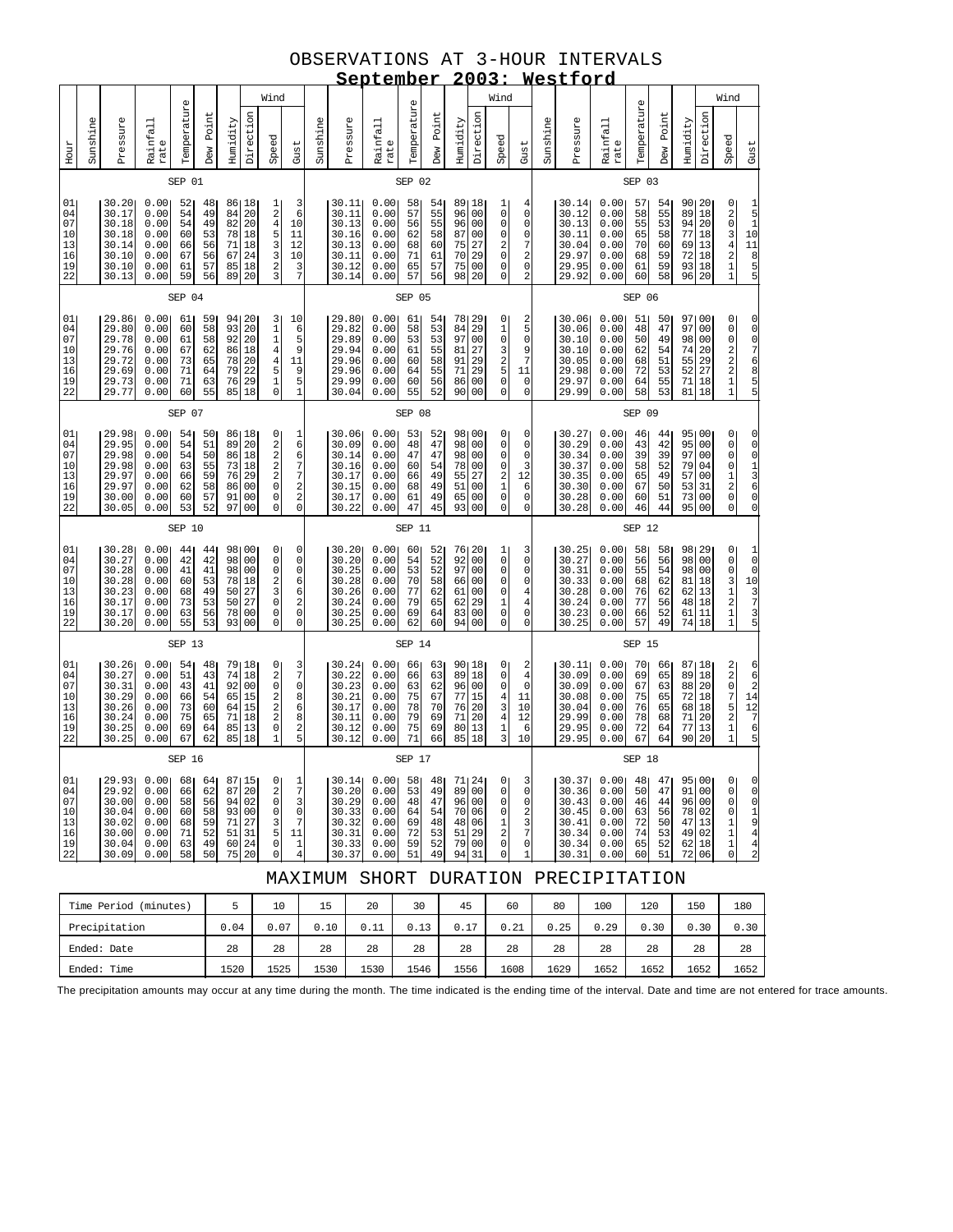#### OBSERVATIONS AT 3-HOUR INTERVALS **September 2003: Westford**

|                                              |          |                                                                      |                                                               |                                              |                                              |                             |                                                                      |                                                                                                   |                                                                              |          |                                                                      | <u>september</u>                                             |                                              |                                              | 4                                                  |                                                                            |                                                                                                          |                                                     |          | <u>Westioro</u>                                                      |                                                               |                                              |                                              |                                                                          |                            |                                                                                                                                         |                                                                                             |
|----------------------------------------------|----------|----------------------------------------------------------------------|---------------------------------------------------------------|----------------------------------------------|----------------------------------------------|-----------------------------|----------------------------------------------------------------------|---------------------------------------------------------------------------------------------------|------------------------------------------------------------------------------|----------|----------------------------------------------------------------------|--------------------------------------------------------------|----------------------------------------------|----------------------------------------------|----------------------------------------------------|----------------------------------------------------------------------------|----------------------------------------------------------------------------------------------------------|-----------------------------------------------------|----------|----------------------------------------------------------------------|---------------------------------------------------------------|----------------------------------------------|----------------------------------------------|--------------------------------------------------------------------------|----------------------------|-----------------------------------------------------------------------------------------------------------------------------------------|---------------------------------------------------------------------------------------------|
|                                              |          | Wind                                                                 |                                                               |                                              |                                              |                             |                                                                      |                                                                                                   |                                                                              |          |                                                                      |                                                              |                                              |                                              |                                                    |                                                                            | Wind                                                                                                     |                                                     |          |                                                                      |                                                               |                                              |                                              |                                                                          |                            | Wind                                                                                                                                    |                                                                                             |
| Hour                                         | Sunshine | Pressure                                                             | Rainfall<br>rate                                              | Temperature                                  | Dew Point                                    | Humidity                    | Direction                                                            | Speed                                                                                             | Gust                                                                         | Sunshine | Pressure                                                             | Rainfall<br>rate                                             | Temperature                                  | Dew Point                                    | Humidity                                           | Direction                                                                  | Speed                                                                                                    | Gust                                                | Sunshine | Pressure                                                             | Rainfall<br>rate                                              | Temperature                                  | Dew Point                                    | Humidity                                                                 | Direction                  | Speed                                                                                                                                   | Gust                                                                                        |
|                                              |          |                                                                      |                                                               | SEP 19                                       |                                              |                             |                                                                      |                                                                                                   |                                                                              |          |                                                                      |                                                              | SEP 20                                       |                                              |                                                    |                                                                            |                                                                                                          |                                                     |          |                                                                      |                                                               | SEP 21                                       |                                              |                                                                          |                            |                                                                                                                                         |                                                                                             |
| 01<br>04<br>07<br>10<br>13<br>16<br>19<br>22 |          | 30.26<br>30.22<br>30.16<br>30.11<br>30.02<br>29.94<br>29.89<br>29.87 | 0.00<br>0.00<br>0.00<br>0.00<br>0.00<br>0.00<br>0.00<br>0.00  | 60<br>59<br>62<br>66<br>71<br>72<br>70<br>73 | 44<br>41<br>50<br>58<br>62<br>63<br>64<br>63 | 52<br>81<br>70 <sub>l</sub> | 56 13<br>13<br>66 18<br>75 15<br>73 15<br>74 13<br>11<br>18          | $\begin{array}{c} 1 \\ 2 \\ 1 \end{array}$<br>5<br>6<br>$\boldsymbol{7}$<br>$\overline{7}$<br>10  | 6<br>$\boldsymbol{7}$<br>5<br>14<br>17<br>16<br>16<br>21                     |          | 29.91<br>29.95<br>30.02<br>30.06<br>30.06<br>30.05<br>30.12<br>30.18 | 0.00<br>0.00<br>0.00<br>0.02<br>0.00<br>0.00<br>0.00<br>0.00 | 66<br>66<br>64<br>64<br>69<br>73<br>62<br>55 | 65<br>64<br>63<br>62<br>60<br>56<br>51<br>50 | 94 20<br>93<br>96<br>94<br>73<br>56<br>68<br>82    | 20<br>20<br>24<br>24<br>29<br>00<br>31                                     | 4 <sub>1</sub><br>$\overline{4}$<br>$\mathbf 1$<br>3<br>3<br>6<br>0<br>0                                 | 12<br>10<br>4<br>7<br>8<br>11<br>1<br>$\mathbf{1}$  |          | 30.21<br>30.24<br>30.29<br>30.31<br>30.29<br>30.27<br>30.28<br>30.28 | 0.00<br>0.00<br>0.00<br>0.00<br>0.00<br>0.00<br>0.00<br>0.00  | 53<br>47<br>50<br>61<br>64<br>63<br>58<br>55 | 49<br>46<br>49<br>53<br>52<br>52<br>53<br>54 | 87100<br>95<br>97 00<br>73<br>67<br>67 00<br>86<br>94                    | 00<br>31<br>02<br>00<br>00 | 0<br>$\begin{matrix} 0 \\ 0 \end{matrix}$<br>$\overline{0}$<br>$\mathsf{O}\xspace$<br>$\mathsf{O}\xspace$<br>$\mathsf 0$<br>$\mathbf 0$ | 00011000                                                                                    |
|                                              |          |                                                                      |                                                               | SEP 22                                       |                                              |                             |                                                                      |                                                                                                   |                                                                              |          |                                                                      |                                                              | SEP 23                                       |                                              |                                                    |                                                                            |                                                                                                          |                                                     |          |                                                                      |                                                               | SEP 24                                       |                                              |                                                                          |                            |                                                                                                                                         |                                                                                             |
| 01<br>04<br>07<br>10<br>13<br>16<br>19<br>22 |          | 30.28<br>30.26<br>30.26<br>30.22<br>30.15<br>30.07<br>30.03<br>29.96 | 0.00<br>0.00<br>0.00<br>0.00<br>0.00<br>0.00<br>0.00<br>0.00  | 48<br>47<br>44<br>61<br>70<br>70<br>64<br>64 | 47<br>46<br>43<br>53<br>55<br>56<br>54<br>56 | 97<br>75                    | 95100<br>15<br>98 00<br>73 15<br>60 18<br>62 20<br>69 13<br>13       | $\circ$<br>$\mathsf 0$<br>$\mathbf 0$<br>3<br>3<br>$\bf 4$<br>$\overline{4}$<br>$\overline{a}$    | 0<br>$1\,$<br>$\mathbf 0$<br>8<br>10<br>10<br>12<br>7                        |          | 29.86<br>29.78<br>29.73<br>29.70<br>29.65<br>29.65<br>29.71<br>29.80 | 0.00<br>0.00<br>0.00<br>0.00<br>0.00<br>0.00<br>0.00<br>0.00 | 63<br>58<br>57<br>59<br>60<br>61<br>59<br>56 | 54<br>55<br>55<br>57<br>58<br>60<br>55<br>49 | 74 15<br>90<br>93 13<br>93<br>96<br>95<br>86<br>78 | 13<br>18<br>11<br>00<br>27<br>20                                           | 7<br>6<br>7<br>5<br>0<br>0<br>1<br>$\overline{4}$                                                        | 16<br>19<br>14<br>13<br>3<br>$\mathsf 0$<br>5<br>14 |          | 29.86<br>29.91<br>29.97<br>30.01<br>30.00<br>29.99<br>29.97<br>29.94 | 0.00<br>0.00<br>0.00<br>0.00<br>0.00<br>0.00<br>0.00<br>0.00  | 55<br>50<br>49<br>60<br>63<br>66<br>57<br>55 | 48<br>48<br>48<br>51<br>53<br>52<br>51<br>48 | 78 24<br>90 <sub>1</sub><br>96 18<br>72<br>70 20<br>62 18<br>80 18<br>77 | 18<br>20<br>18             | 3<br>434150<br>$\overline{1}$                                                                                                           | 14<br>$\frac{7}{7}$<br>10<br>$\begin{array}{c} 5 \\ 13 \\ 2 \\ 4 \end{array}$               |
|                                              |          |                                                                      |                                                               | SEP 25                                       |                                              |                             |                                                                      |                                                                                                   |                                                                              |          |                                                                      |                                                              | SEP 26                                       |                                              |                                                    |                                                                            |                                                                                                          |                                                     |          |                                                                      |                                                               | SEP 27                                       |                                              |                                                                          |                            |                                                                                                                                         |                                                                                             |
| 01<br>04<br>07<br>10<br>13<br>16<br>19<br>22 |          | 29.89<br>29.84<br>29.83<br>29.82<br>29.81<br>29.88<br>29.93<br>29.99 | 0.00<br>0.00<br>0.00<br>0.00<br>0.00<br>0.00<br>0.00<br>0.00  | 59<br>60<br>58<br>64<br>65<br>56<br>55<br>51 | 49<br>49<br>49<br>53<br>55<br>55<br>51<br>43 | 74                          | 70 20<br>67 18<br>72 18<br>72 18<br>72 18<br>96 27<br>86 18<br>18    | 6<br>10<br>$\overline{7}$<br>6<br>5<br>$\overline{4}$<br>$\mathsf 0$<br>$\mathbf{1}$              | 16<br>21<br>24<br>21<br>13<br>8<br>3<br>$\overline{a}$                       |          | 30.01<br>30.05<br>30.08<br>30.10<br>30.06<br>30.02<br>30.02<br>30.02 | 0.00<br>0.00<br>0.00<br>0.00<br>0.00<br>0.00<br>0.00<br>0.00 | 46<br>41<br>39<br>57<br>64<br>67<br>54<br>52 | 44<br>40<br>39<br>51<br>48<br>48<br>49<br>50 | 91 00<br>96<br>97<br>82<br>57<br>51<br>86<br>93    | 0 <sub>0</sub><br>0 <sub>0</sub><br>04<br>24<br>20<br>00<br>0 <sup>0</sup> | 0<br>0<br>0<br>0<br>2<br>$\overline{a}$<br>0<br>0                                                        | 0<br>0<br>0<br>1<br>6<br>7<br>0<br>0                |          | 29.98<br>29.93<br>29.92<br>29.92<br>29.90<br>29.85<br>29.83<br>29.84 | 0.001<br>0.00<br>0.00<br>0.00<br>0.00<br>0.00<br>0.00<br>0.00 | 54<br>61<br>63<br>69<br>73<br>71<br>68<br>66 | 52<br>57<br>57<br>60<br>62<br>63<br>60<br>60 | 96100<br>86<br>83 13<br>71 18<br>69 18<br>75 18<br>76 15<br>80           | 18<br>13                   | 0<br>$\begin{array}{c} 4 \\ 4 \\ 5 \end{array}$<br>10<br>$\overline{7}$<br>5<br>$\overline{4}$                                          | 0<br>$11\,$<br>13<br>$\begin{array}{c} 12 \\ 20 \end{array}$<br>16<br>12<br>$\overline{12}$ |
|                                              |          |                                                                      |                                                               | SEP 28                                       |                                              |                             |                                                                      |                                                                                                   |                                                                              |          |                                                                      |                                                              | SEP 29                                       |                                              |                                                    |                                                                            |                                                                                                          |                                                     |          |                                                                      |                                                               | SEP 30                                       |                                              |                                                                          |                            |                                                                                                                                         |                                                                                             |
| 01<br>04<br>07<br>10<br>13<br>16<br>19<br>22 |          | 29.79<br>29.72<br>29.71<br>29.76<br>29.75<br>29.73<br>29.72<br>29.74 | 0.001<br>0.00<br>0.00<br>0.02<br>0.01<br>0.02<br>0.00<br>0.00 | 66<br>65<br>61<br>54<br>53<br>54<br>52<br>51 | 58<br>57<br>59<br>53<br>53<br>53<br>51<br>51 | 75<br>97<br>97<br>98        | 76 13<br>15<br>94 13<br>95 29<br>98 04<br>0 <sub>0</sub><br>00<br>00 | 6<br>$\overline{4}$<br>$\frac{2}{7}$<br>$\mathbf{1}$<br>$\mathsf 0$<br>$\mathsf 0$<br>$\mathbf 0$ | $17\,$<br>10<br>7<br>14<br>6<br>$\overline{4}$<br>$\mathbf 1$<br>$\mathbf 0$ |          | 29.74<br>29.74<br>29.78<br>29.82<br>29.83<br>29.82<br>29.88<br>29.93 | 0.00<br>0.00<br>0.00<br>0.00<br>0.00<br>0.00<br>0.00<br>0.00 | 47<br>48<br>47<br>54<br>58<br>55<br>51<br>48 | 46<br>48<br>47<br>52<br>51<br>50<br>48<br>45 | 97100<br>98<br>99<br>92 18<br>75<br>85<br>92<br>91 | 18<br>18<br>20<br>18<br>18<br>18                                           | $\overline{0}$<br>0<br>1<br>6<br>$\overline{4}$<br>$\begin{array}{c} 2 \\ 1 \end{array}$<br>$\mathbf{1}$ | 0<br>3<br>5<br>14<br>10<br>$\frac{5}{3}$<br>3       |          | 29.97<br>30.02<br>30.08<br>30.12<br>30.09<br>30.07<br>30.06<br>30.06 | 0.00<br>0.00<br>0.00<br>0.00<br>0.00<br>0.00<br>0.00<br>0.00  | 48<br>45<br>45<br>50<br>54<br>55<br>46<br>46 | 45<br>42<br>38<br>42<br>39<br>41<br>42<br>41 | 91 18<br>89 13<br>74<br>74<br>57 18<br>61<br>85 13<br>83                 | 24<br>20<br>20<br>18       | $\begin{array}{c} 2 \\ 1 \\ 3 \\ 3 \\ 4 \end{array}$<br>$\begin{smallmatrix}1\0\end{smallmatrix}$<br>$\overline{1}$                     | 6<br>3<br>7<br>1<br>1<br>2<br>5<br>1<br>5                                                   |
|                                              |          |                                                                      |                                                               |                                              |                                              |                             |                                                                      |                                                                                                   |                                                                              |          |                                                                      |                                                              |                                              |                                              |                                                    |                                                                            |                                                                                                          |                                                     |          |                                                                      |                                                               |                                              |                                              |                                                                          |                            |                                                                                                                                         |                                                                                             |

### WEATHER NOTES SUMMARY BY HOUR

NOTES:<br>Units are: Temperature=°F, Wind=mph, Pressure=inches Hg, Precipitation=inches.<br>Units are: Temperature=°F, Wind=mph, Pressure=inches Hg, Precipitation=inches.<br>from true north: i.e., 09 for East, 18 for South, 27 for

|                                              |                            |                                                                              | Averages                                     |                                              | Resultant<br>Wind                            |                                                      |                                              |                                                      |  |
|----------------------------------------------|----------------------------|------------------------------------------------------------------------------|----------------------------------------------|----------------------------------------------|----------------------------------------------|------------------------------------------------------|----------------------------------------------|------------------------------------------------------|--|
| ees                                          | phservating<br>and the set | Pressure<br>on.                                                              | Temperature                                  | Point<br>Dew                                 | Humidity                                     | Speed<br>Wind                                        | Direction                                    | Speed                                                |  |
| 01<br>04<br>07<br>10<br>13<br>16<br>19<br>22 |                            | 30.067<br>30.062<br>30.089<br>30.100<br>30.071<br>30.039<br>30.048<br>30.064 | 56<br>54<br>53<br>63<br>67<br>68<br>62<br>57 | 52<br>51<br>50<br>56<br>56<br>56<br>55<br>53 | 87<br>89<br>92<br>78<br>68<br>67<br>79<br>86 | 1.2<br>1.6<br>1.2<br>2.8<br>2.7<br>2.6<br>0.9<br>1.2 | 18<br>18<br>17<br>19<br>20<br>23<br>15<br>18 | 1.0<br>1.5<br>1.0<br>2.3<br>1.8<br>1.4<br>0.7<br>1.1 |  |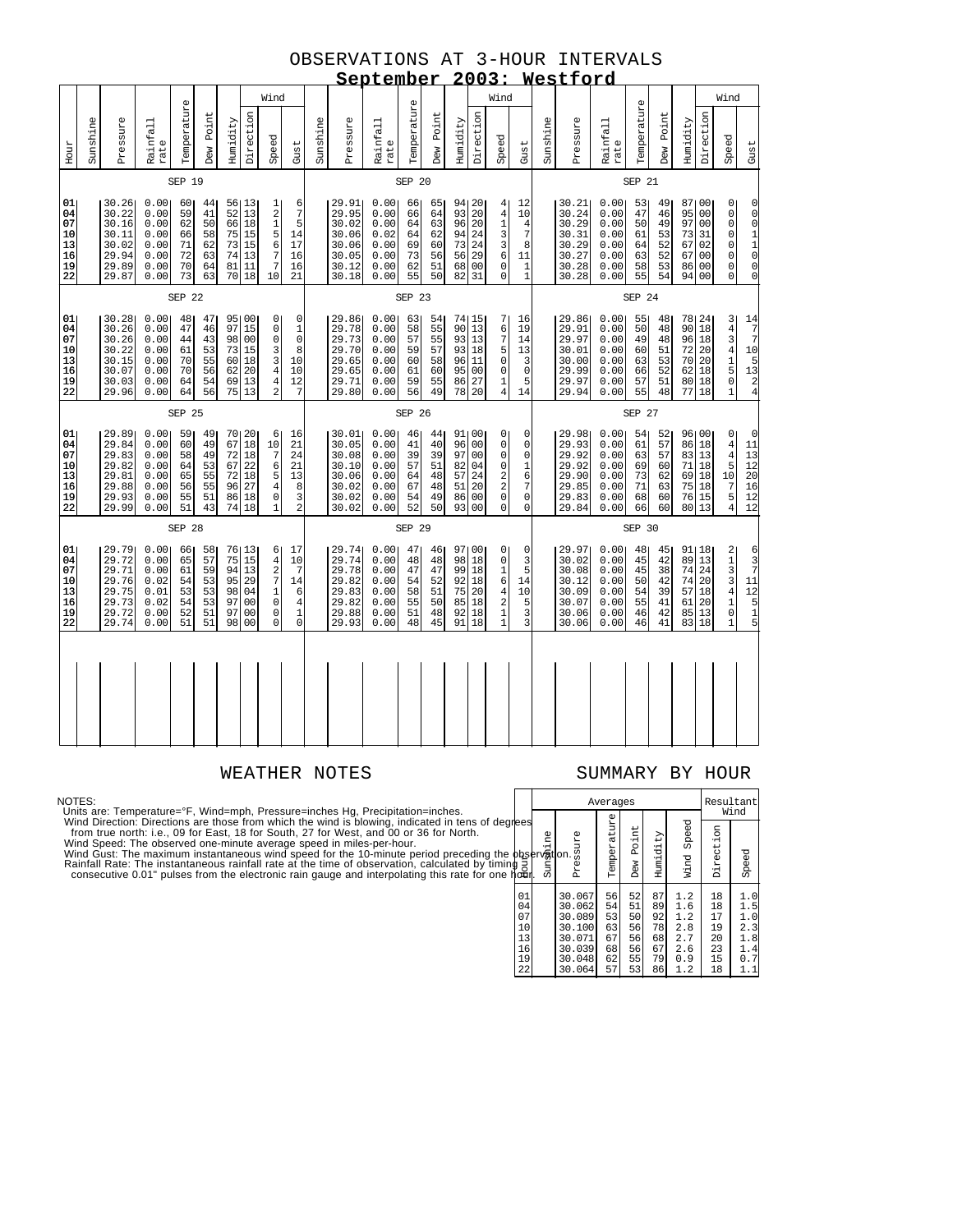| Date                                                                                     | A.M. Hour Ending at |                                                                                                                                           |    |    |          |              |    |                                                               |    |    |           |                                                                                                                      |      |    | P.M. Hour Ending at |      |    |      |    |      |    |    |    |                                                                      |                                                           |  |  |  |
|------------------------------------------------------------------------------------------|---------------------|-------------------------------------------------------------------------------------------------------------------------------------------|----|----|----------|--------------|----|---------------------------------------------------------------|----|----|-----------|----------------------------------------------------------------------------------------------------------------------|------|----|---------------------|------|----|------|----|------|----|----|----|----------------------------------------------------------------------|-----------------------------------------------------------|--|--|--|
|                                                                                          | 01                  | 02                                                                                                                                        | 03 | 04 | 05       | 06           | 07 | 08                                                            | 09 | 10 | 11        | 12                                                                                                                   | 01   | 02 | 03                  | 04   | 05 | 06   | 07 | 08   | 09 | 10 | 11 | 12                                                                   | Date                                                      |  |  |  |
| 01<br>$\begin{array}{c} 02 \\ 03 \end{array}$<br>04<br>05                                |                     |                                                                                                                                           |    |    |          |              |    |                                                               |    |    |           |                                                                                                                      | 0.01 |    |                     | 0.01 |    | 0.03 |    | 0.01 |    |    |    |                                                                      | 01<br>02<br>03<br>04<br>05                                |  |  |  |
| 06<br>07<br>08<br>09<br>10                                                               |                     |                                                                                                                                           |    |    |          |              |    |                                                               |    |    |           |                                                                                                                      |      |    |                     |      |    |      |    |      |    |    |    |                                                                      | 06<br>07<br>08<br>09<br>09<br>10                          |  |  |  |
| $\begin{array}{c} 11 \\ 12 \end{array}$<br>$\begin{array}{c} 13 \\ 14 \end{array}$<br>15 |                     |                                                                                                                                           |    |    |          |              |    |                                                               |    |    |           |                                                                                                                      |      |    |                     |      |    |      |    |      |    |    |    |                                                                      | $\begin{array}{c} 11 \\ 12 \\ 13 \\ 14 \\ 15 \end{array}$ |  |  |  |
| 16<br>$\begin{array}{c} 17 \\ 18 \end{array}$<br>19<br>20                                |                     |                                                                                                                                           |    |    | 0.010.02 |              |    | 0.0500.0200.0500.01                                           |    |    | 0.0800.04 |                                                                                                                      |      |    |                     |      |    |      |    |      |    |    |    | $\begin{array}{c c} & 16 \\ 17 \\ 18 \\ 0.06 & 19 \\ 20 \end{array}$ |                                                           |  |  |  |
| $21$<br>$22$<br>$23$<br>$24$<br>$25$                                                     |                     |                                                                                                                                           |    |    |          |              |    | $0.02$ 0.04 0.06 0.03 0.12 0.02 0.09 0.01 0.01 0.14 0.05 0.03 |    |    |           |                                                                                                                      |      |    |                     | 0.17 |    | 0.02 |    |      |    |    |    |                                                                      | $21$<br>$22$<br>$23$<br>$24$<br>$25$                      |  |  |  |
| 26<br>27<br>28<br>29<br>29<br>30                                                         |                     |                                                                                                                                           |    |    |          | 0.010.050.10 |    |                                                               |    |    |           | $[0.02]$ $[0.13]$ $[0.26]$ $[0.24]$ $[0.17]$ $[0.08]$ $[0.04]$ $[0.17]$ $[0.13]$ $[0.04]$ $[0.10]$ $[0.02]$ $[0.03]$ | 0.01 |    |                     |      |    |      |    |      |    |    |    |                                                                      | 26<br>27<br>28<br>29<br>30                                |  |  |  |
|                                                                                          |                     | Sum 0.00 0.00 0.00 0.00 0.03 0.07 0.16 0.15 0.17 0.05 0.30 0.31 0.25 0.33 0.13 0.07 0.35 0.13 0.09 0.10 0.03 0.03 0.03 0.00 0.00 0.06 Sum |    |    |          |              |    |                                                               |    |    |           |                                                                                                                      |      |    |                     |      |    |      |    |      |    |    |    |                                                                      |                                                           |  |  |  |

# HOURLY PRECIPITATION (Water Equivalent) **September 2003: Westford**

During a frozen precipitation event, hourly precipitation totals may not be recorded. In this case, daily amounts are typically entered in the last column (hour ending at 12 A.M.)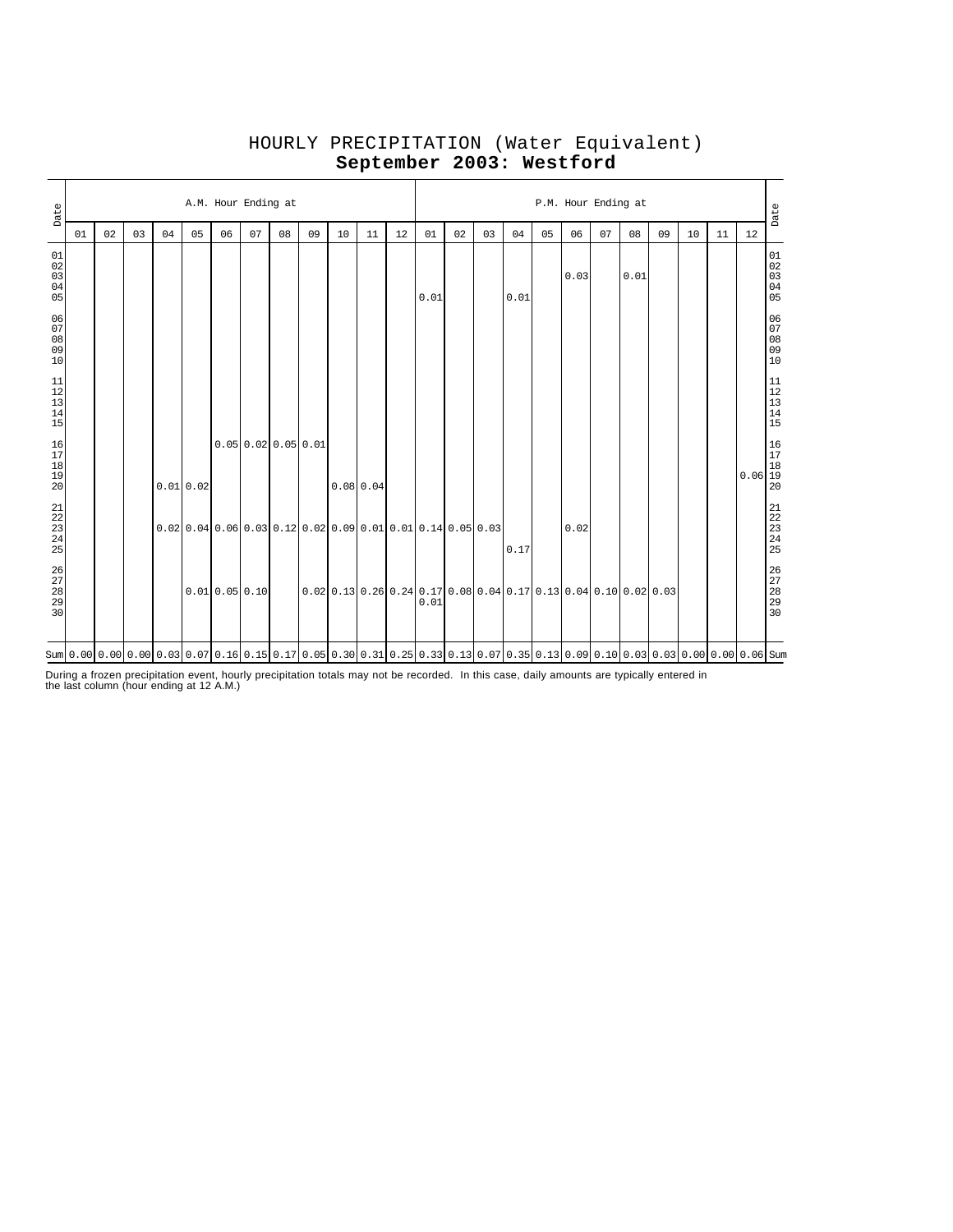#### HOUR-BY-HOUR DATA **September 2003: Westford**